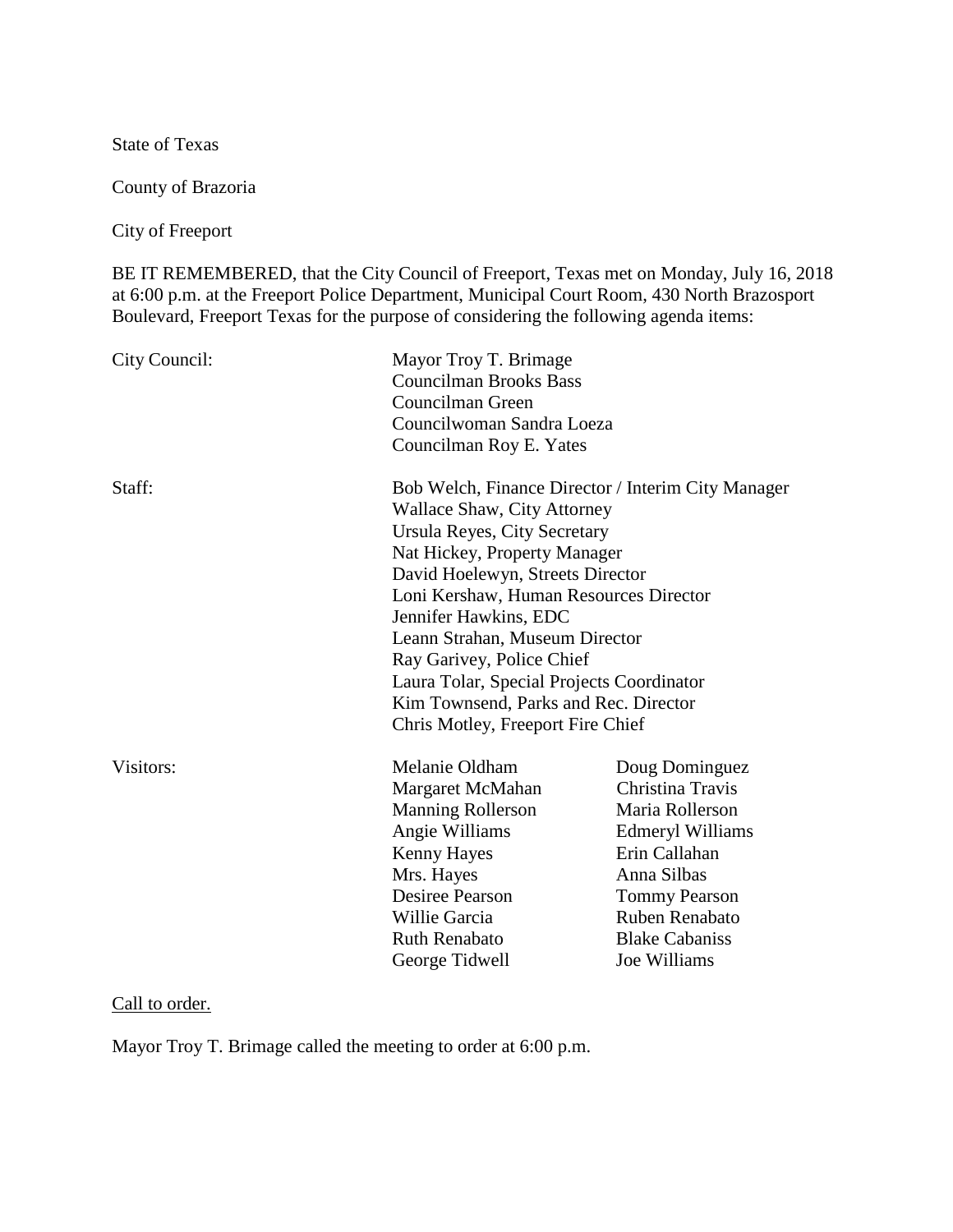Invocation.

Wallace Shaw offered the invocation.

# Pledge of Allegiance.

Mayor Troy T. Brimage led the Pledge of Allegiance.

# Attending citizens and their business.

Manning Rollerson asked if the grass could be mowed next door to his property at 537 East  $2<sup>nd</sup>$ .

Maria Rollerson stated that she wants to start a program for the youth to talk about all the violence going on and she wants the Police to be involved and get to know the citizens and for the citizens to get to know the Police. She said that she would like to get everyone involved in this program.

Mayor Brimage advised Ms. Rollerson to get with Police Chief Garivey and work with him and to contact Mrs. Brenda George to work on her program.

Doug Dominguez, spokesperson for the Concerned Citizens of Freeport, who resides in Ward B commended Mayor Brimage and City Council for the progress being made in repairs to the streets and alley ways. He feels that the City has turned the corner in the direction of positive progress. He stated that the Master Plan will allow Freeport to grow and prosper once again.

# Consideration of approving the minutes for July 2, 2018 meeting.

On a motion by Councilman Bass, seconded by Councilman Yates, with all present voting "Aye", Council unanimously approved the minutes for July 2, 2018 meeting.

Consideration of Ordinance No. 2018-2153 closing and abandoning portion of Groce Street right of way south of the southern boundary of Mystery Harbor Lane and North of the northern easement of the toe of the northern boundary of the Velasco Townsite levee and authorizing Mayor to sign and City Secretary to attest a deed without warranty conveying the City's interest to Ray Garivey, who was the successful bidder for such portion.

On a motion by Councilman Loeza, seconded by Councilman Green, with all present voting "Aye", Council unanimously approved Ordinance No. 2018-2153 closing and abandoning portion of Groce Street right of way south of the southern boundary of Mystery Harbor Lane and North of the northern easement of the toe of the northern boundary of the Velasco Townsite levee and authorizing Mayor to sign and City Secretary to attest a deed without warranty conveying the City's interest to Ray Garivey, who was the successful bidder for such portion.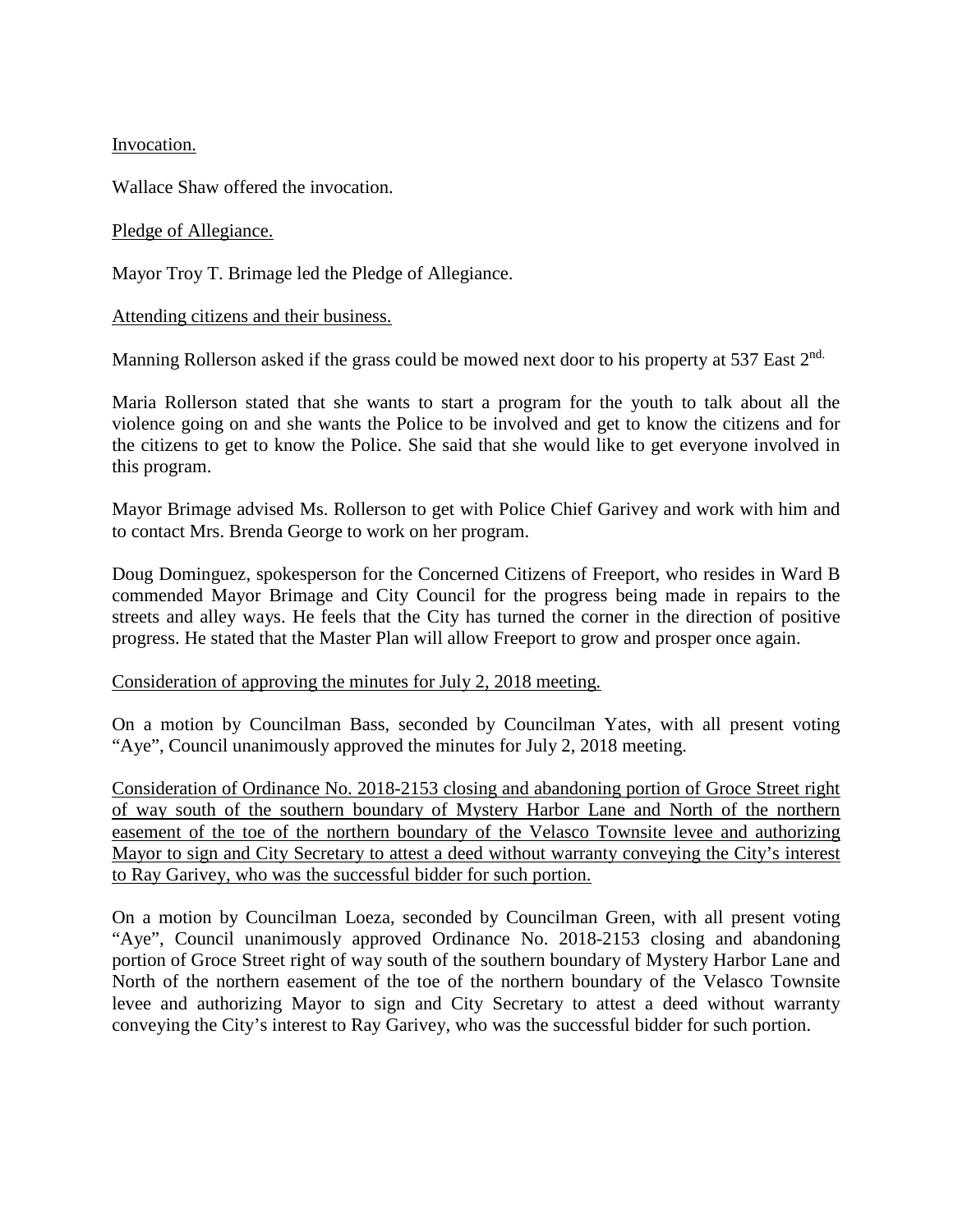Consideration of Resolution No. 2018-2553 appointing Kim Townsend to act for and on behalf of the City of Freeport dealing with the Texas General Land Office for the purpose of applying for State Assistance to clean and maintain the public beach.

On a motion by Councilman Loeza, seconded by Councilman Green, with all present voting "Aye", Council unanimously approved Resolution No. 2018-2553 appointing Kim Townsend to act for and on behalf of the City of Freeport dealing with the Texas General Land Office for the purpose of applying for State Assistance to clean and maintain the public beach.

Consideration of authorizing preparation of documents for the sale of City owned property, Known as Lot 11, Block 36, Velasco Townsite, currently zoned as R-2 residential, a/k/a 651 Old Surfside Road, Tax ID 8110-0395-000.

On a motion by Councilman Yates, seconded by Councilwoman Loeza, with all present voting "Aye", Council unanimously approved authorizing preparation of documents for the sale of City owned property, Known as Lot 11, Block 36, Velasco Townsite, currently zoned as R-2 residential, a/k/a 651 Old Surfside Road, Tax ID 8110-0395-000.

# Consideration of approving Audit for the 2016-2017 fiscal year.

Mr. Welch stated that Tom from Kennemer Masters and Lunsford had made the comment about him making 30 ends of year adjustments. He said it is a timing issue from the time the year ends and the time that he has to close out the year with all his other duties he doesn't have enough time at the end of the year. Mr. Welch requested to get an assistant to be a Full Time accountant.

Councilman Bass stated that he was still reviewing the audit.

Tabled

Consideration of authorizing the mayor to sign and the City Secretary to attest an Interlocal Agreement to provide personnel and equipment to assist in construction, improvements, maintenance and or repair of Streets and alleys with Brazoria County covering the period from October 1, 2018 through September 30, 2019.

Mayor Brimage stated that we would be doing this Interlocal Agreement every year instead of every other year.

Councilman Bass asked when the projects would be determined. Mayor Brimage stated before October.

On a motion by Councilman Bass, seconded by Councilman Green, with all present voting "Aye", Council unanimously approved authorizing the mayor to sign and the City Secretary to attest an Interlocal Agreement to provide personnel and equipment to assist in construction, improvements, maintenance and or repair of Streets and alleys with Brazoria County covering the period from October 1, 2018 through September 30, 2019.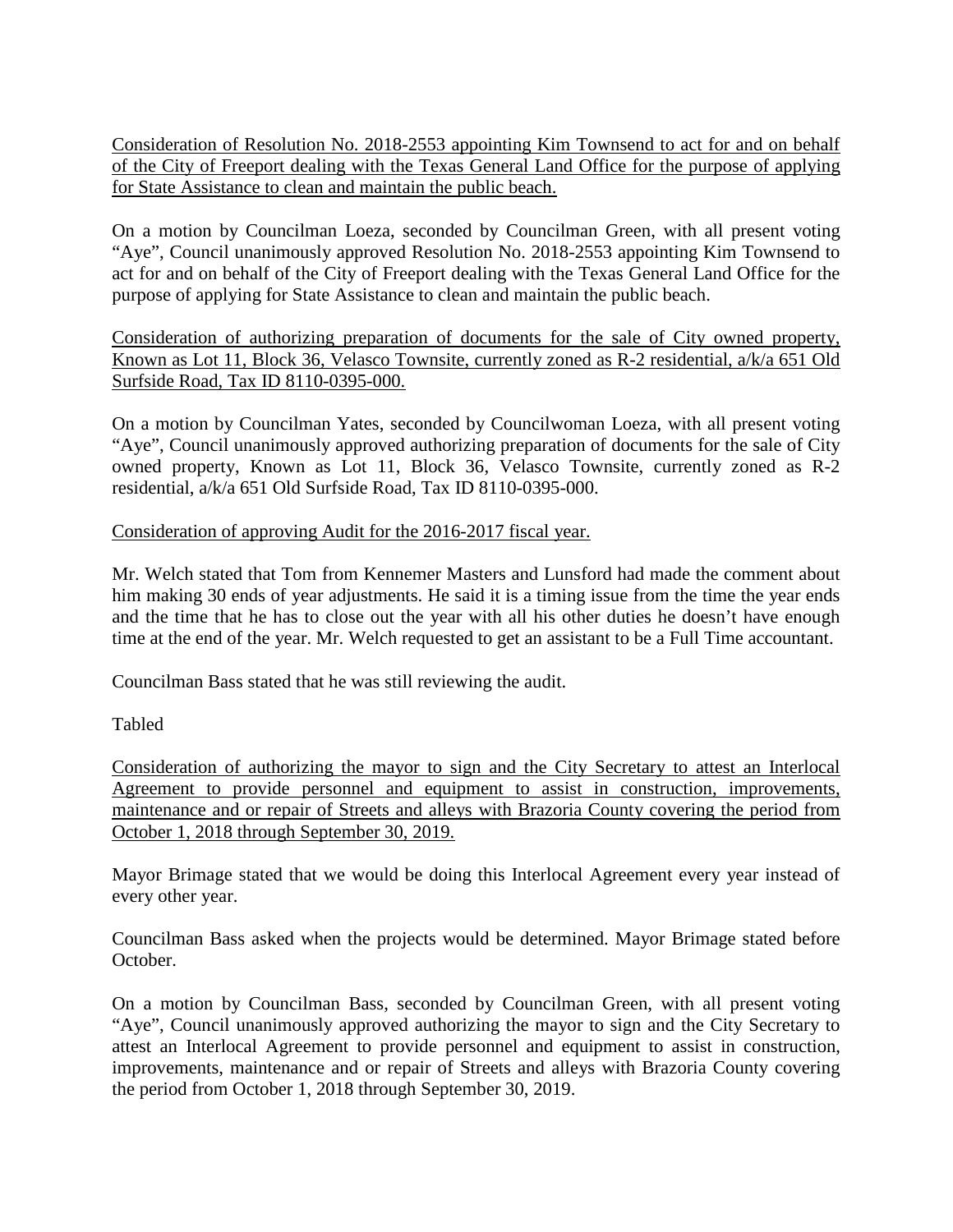# Report from Velasco Drainage District on flooding issues and pump system.

George Tidwell from the Velasco Drainage District gave his presentation about the west end pump station. He stated that Hurricane Harvey sent a connecting rod pin to the Waukesha engine and they found out about a week later that they needed parts and that they were not making those types of engines anymore. They ended up getting a new engine to replace it. Mr. Tidwell also stated that the communication is much better with the city officials and Velasco Drainage District. He also stated that they have redesigned their whole scada system. Mr. Tidwell stated that they have approved a master drainage plan by the Wong area. The ditches in Mr. Wong's area are private property.

Councilman Bass asked Mr. Tidwell if the water will drain from the west end pump station to Hwy 36. Mr. Tidwell said the two pumps on Pine Street run to West end and then we have 6 laterals that run from the City into that ditch.

Councilman Bass stated that we had flooding issues on Velasco Street and we put in a 10" pump during Hurricane Harvey and he wanted to know if we needed to continue to do that. Mr. Tidwell said we needed to continue to do it.

Melanie Oldham asked if the West End pump station was fully operational now. Mr. Tidwell said yes. Ms. Oldham asked if the new SCADA system would monitor any of the City of Freeport pumps or only Velasco Drainage. Mr. Tidwell said that it monitors every pump station they have. Ms. Oldham stated that she hopes that everyone takes a closer look at what Mr. Wong is wanting. She also said that in Mr. Wong's 380 agreement, Mr. Pynes gave him every bit of infrastructure that goes on his land and it is going to be paid for by tax payers.

Willie Garcia asked how will the future development of the Port how will it affect the drainage on the East End. Mr. Tidwell stated that the gravity flows from the other side and doesn't come across the road it runs out to the gravity structure.

Tommy Pearson asked if the pumps were sized to handle the heavy rains on the side of the Velasco Bridge. Mr. Tidwell said that they gave those pumps to the City.

# Work Session:

# Mayor Troy T. Brimage announcements and comments.

Mayor Brimage commended Mrs. Brenda George who put on a rally called STOP for the youth over the weekend and there was a good turnout. Mayor stated that he believes that it sent out a lot of awareness.

Mayor Brimage commended Kim Townsend also for going above and beyond.

Mayor Brimage stated that the splash pad stays packed all day long.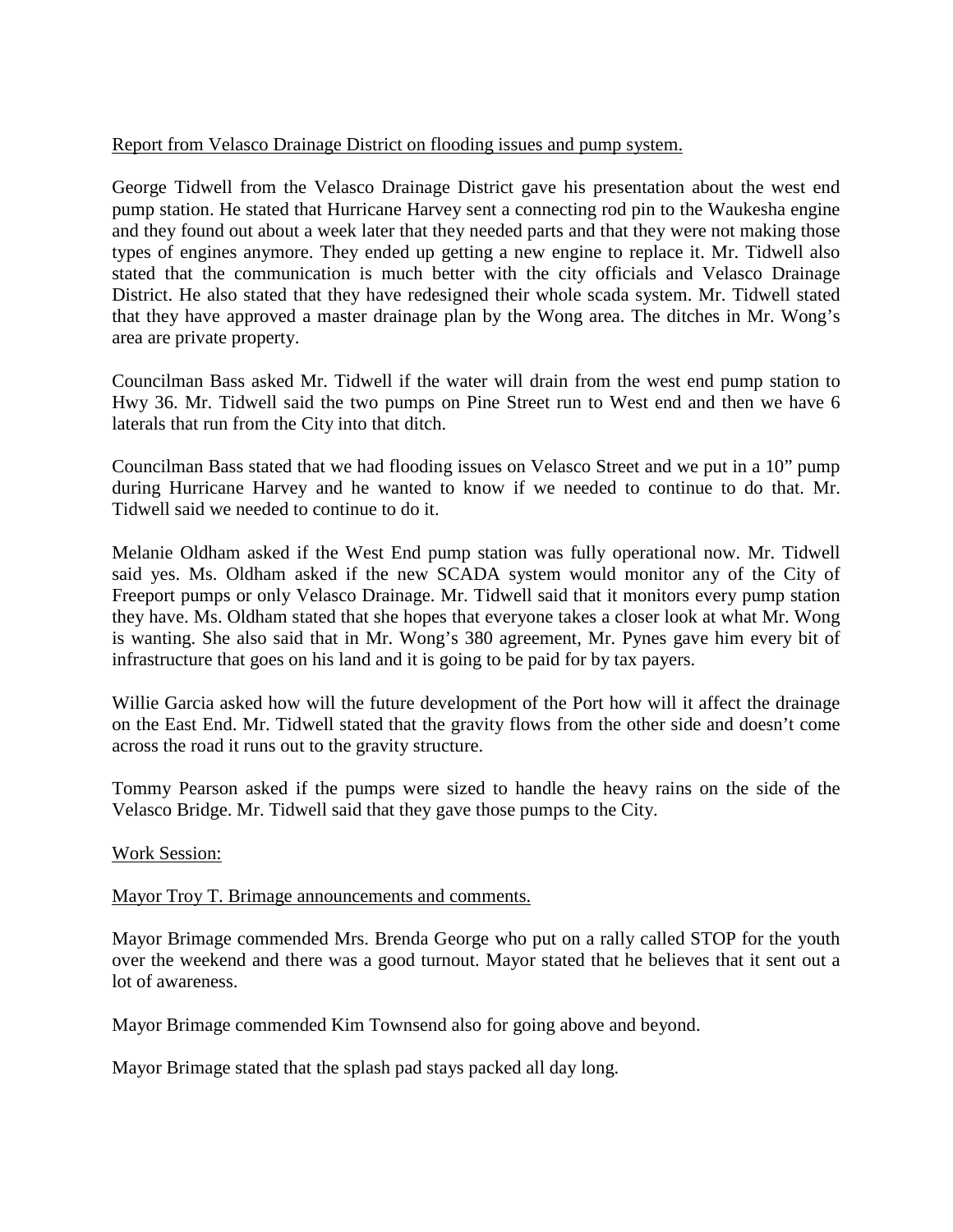Mayor Brimage also stated that they are committed to infrastructure and we will continue to be committed.

Mayor Brimage gave an update on the City Manager search and said we are down to eleven candidates and will be narrowing it down to five candidates.

## Councilman Green Ward A.

Councilman Green also commended Kim Townsend and her employees for all the hard work they had done at the fishing fiesta.

Councilman Green asked if the soccer field on  $7<sup>th</sup>$  Street was City property. Kim Townsend said it will be scheduled to be mowed in the morning and BISD has failed to mow it.

Councilman Green also asked if the podium could be moved during council meetings.

## Councilman Bass Ward B.

Councilman Bass thanked Mayor Brimage for getting Mr. Tidwell from Velasco Drainage to speak.

Councilman Bass thanked David Hoelewyn for getting the signs out on 5<sup>th</sup> Street and closed off.

Councilman Bass also asked if we could schedule a planning committee meeting to start working in conjunction with the city.

### Councilwoman Loeza Ward C.

Councilwoman Loeza said that she attended the fishing fiesta over the weekend and it was one of the largest crowds she had seen in a while she asked if maybe we could get some industrial fans put under the pavilion.

Councilwoman Loeza thanked David Hoelewyn for getting the concrete removed at the golf course.

### Councilman Yates Ward D.

Councilman Yates thanked Mr. Tidwell and Mr. Williams and all the Velasco Drainage employees and wanted to let them know how much we appreciated them for all they do.

Councilman Yates said that all the money that the city has been spending on infrastructure has been going to Ward B.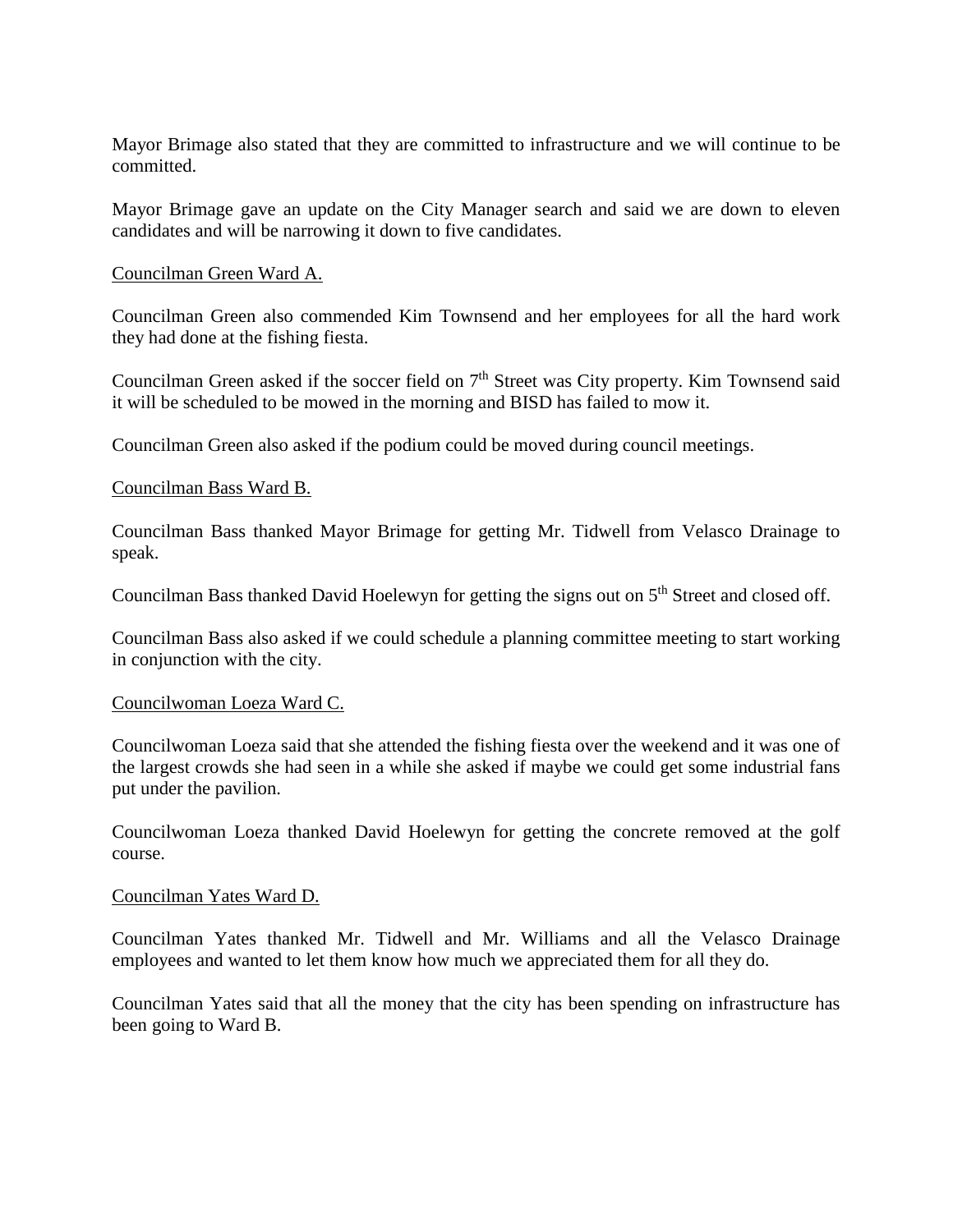## Updates on current infrastructure.

Commerce Street water and sewer project- Engineering phase Lift Station and Force main – South Avenue A SSO plan camera inspection - hasn't started 1200 Block of Avenue S - water and sewer line Engineer estimate water tower improvements – CDBG Grant funds Sewer replacement – 900 Block West Second Street Beach road improvement FEMA funds – J.P. Bryan Road Alley pothole repairs / concrete work / drainage Zapata ditch and 288 – Hayes property 1600 Block of North Ave T – Driveway pipes for new homes completed 1500 Block of Broad – alley improvements (Need to add rock) 1600 Block  $5<sup>th</sup> Street - \text{curb}$ , gutter and sidewalk 1600 Block  $6<sup>th</sup> Street - \text{curl}$ , gutter and sidewalk Yaupon and  $11<sup>th</sup>$  Street – replacing concrete  $4<sup>th</sup>$  Street between Dixie and 288 – Street improvement (replace concrete street) 5<sup>th</sup> Street between Pecan and Mesquite, asphalt and Raise Street (use tiller) 212 West Park – Hickey building – drainage work inside fence - complete

## Update on reports / concerns from Department heads.

Leann Strahan said that at the museum there is a lot of traffic going the wrong way.

Leann also said that market day was low and she will be having a book signing in August.

Leann stated that they are having issues with the plumbing a Lucy Goose and rotten wood and mold at the Heritage House.

Jennifer Hawkins said that the Lucy Goose Market has opened downtown Freeport along with the ROC which is a combination of a boutique and restaurant.

Jennifer also said that there will be another Rocking the River concert on July 28, 2018.

Kim Townsend said the new ac unit is up and running at the Rec Center and the gym. The Municipal Park has new playground equipment.

Kim also said that she is still having an issue with the glass bottles on Bryan Beach.

David Hoelewyn said that they have installed the new sidewalk around the splash pad.

David gave his report about all the streets that they were currently working on around the city.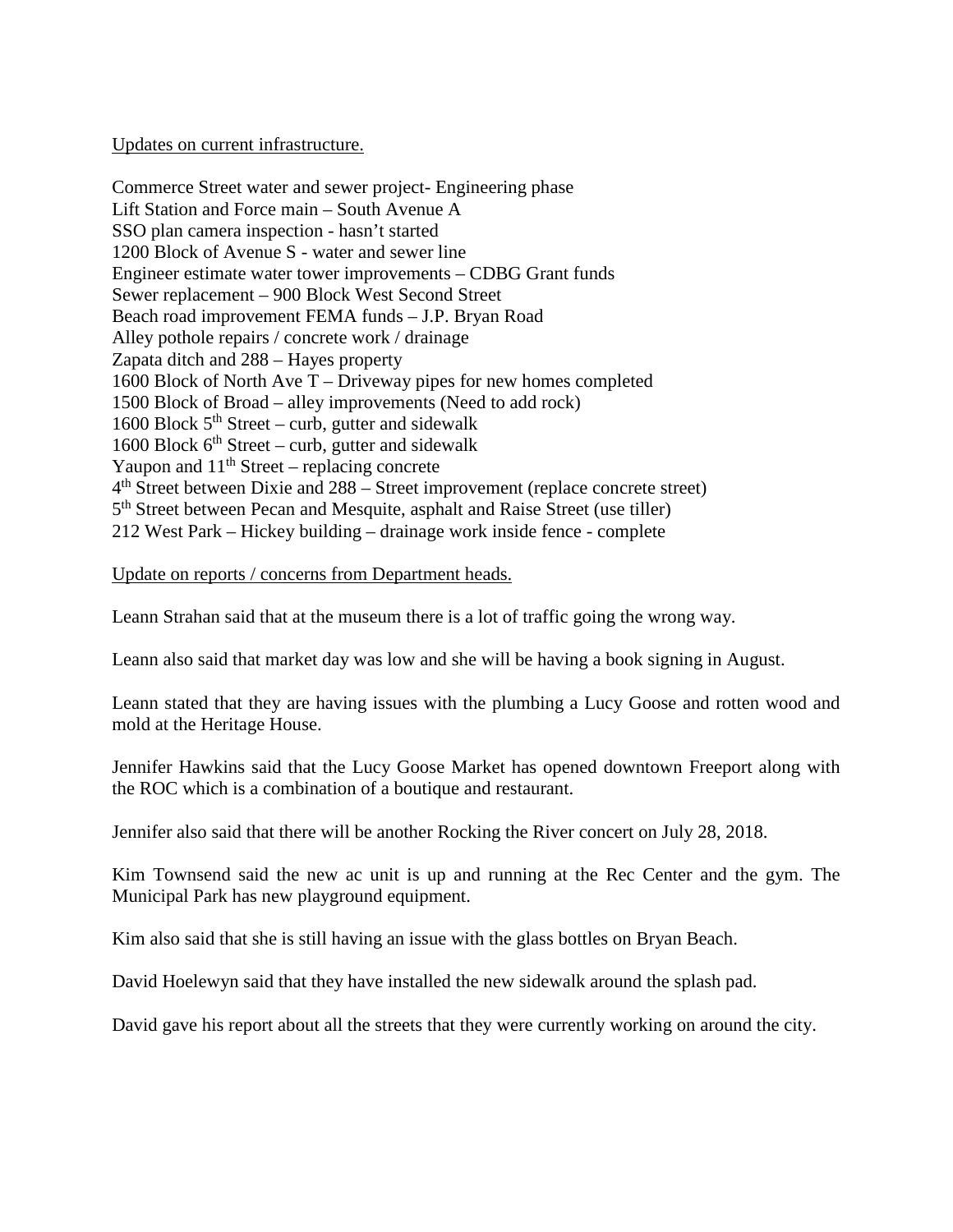Discuss Mystery Boat.

No discussion

Discuss Riverplace Fishing Pier.

No discussion

Mayor Brimage closed open session at 7:15 PM and opened Executive Session.

Executive Session:

Section 551.071, Government Code

Consultation with City Attorney concerning pending or contemplated litigation, settlement offers or other matters in which his duty to the City Council under the Texas Disciplinary Rules of Professional Conduct of the State Bar of Texas clearly conflicts with Chapter 551, Government code, to-wit:

1. Discussion and possible action regarding claims asserted by Jeff Pynes in connections with termination of his employment with the city and any counterclaims or other response the City may have to such claims.

No Action Taken.

2. Discussion and possible action regarding Freeport MUD No. 1.

No Action Taken.

Section 551.074, Personnel Matters

Deliberations concerning the appointment, employment, evaluation, reassignment, duties, discipline, or dismissal of a public officer or employee.

No Action Taken.

Reopen Open Session:

Mayor Brimage reopened regular session and closed Executive Session at 7:57 PM.

1. Consideration of taking action on any items discussed in Executive Session.

No Action Taken.